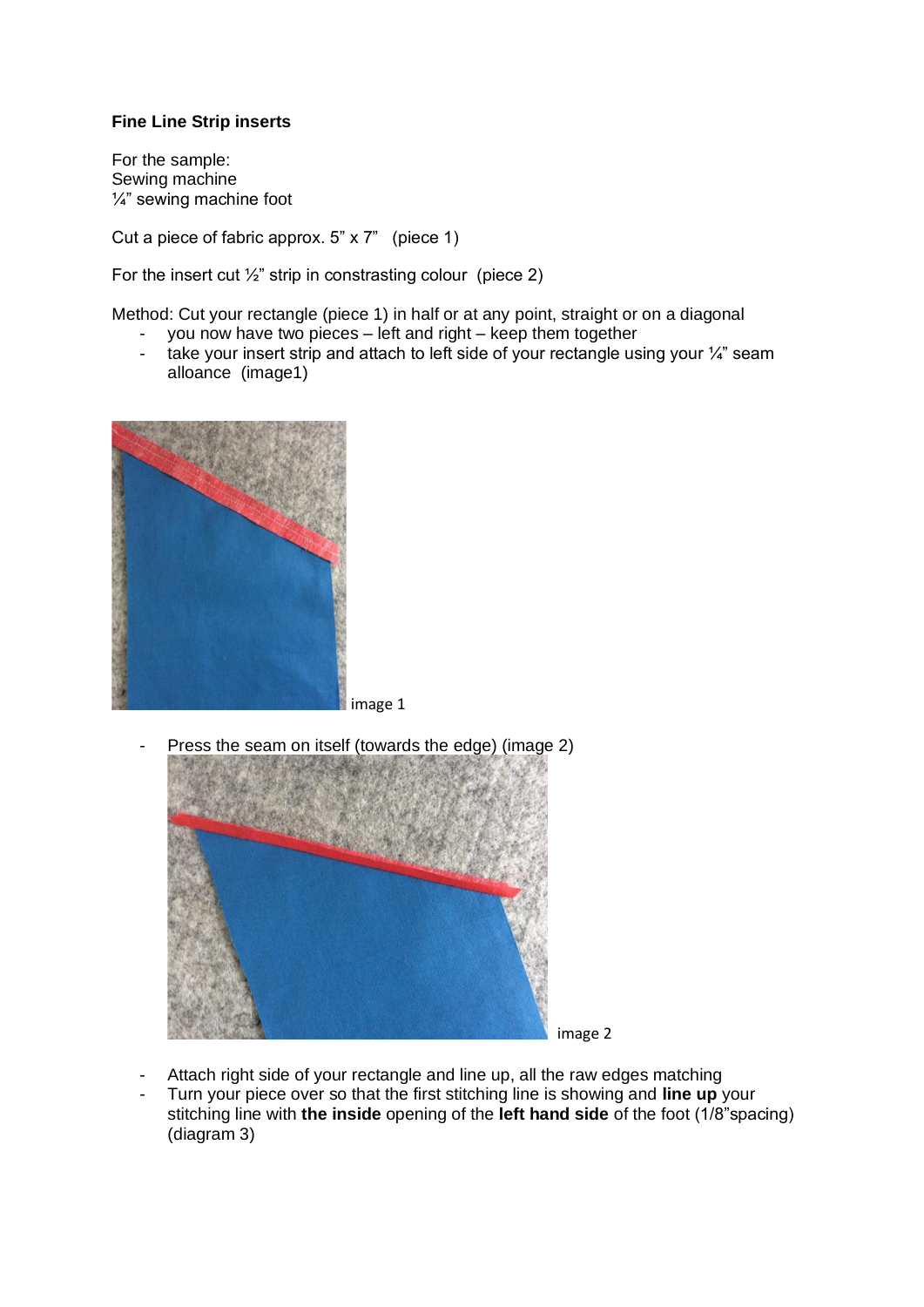

diagram 3

And machine stitch.

You should have 2 rows of stitching on one side and only one row of stitching on the other.



Press.

Your seam will go only in one direction. You can trim the insert if you do not want the bulk.



Finished fine line insert.

• When working on a project, always allow yourself extra fabric, so that you can trim to the correct size.

Dani Atkinson